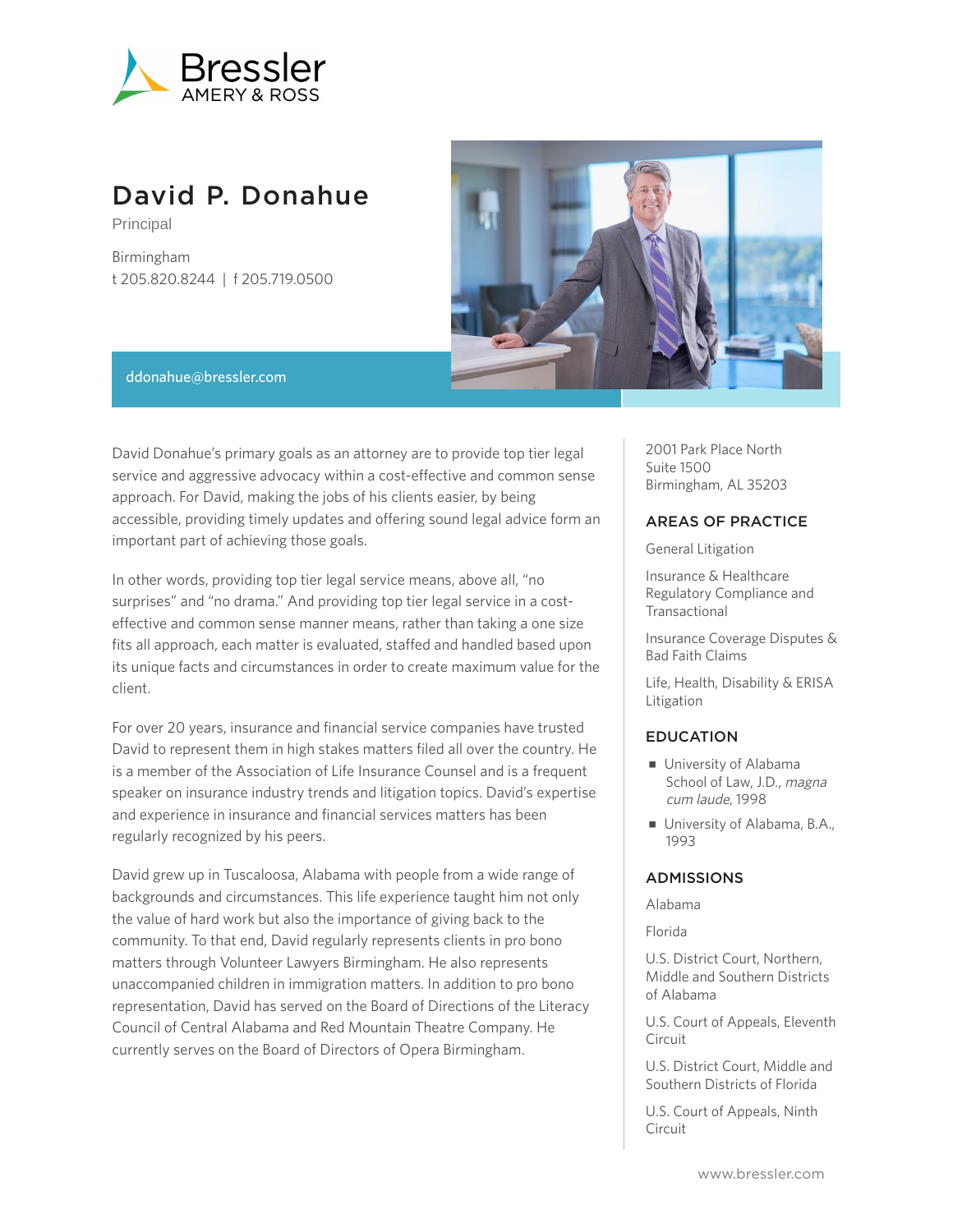

## Awards & Accolades

- Selected to the list of Martindale-Hubbell AV® Preeminent lawyers
- Selected to the list of the Mid-South Super Lawyers, 2012-2018
- Recognized in the Birmingham Magazine's "Top Attorneys" list, 2016
- Included in the list of the Best Lawyers in America®, 2018-2022

No aspect of this or any advertisement has been approved by the Supreme Court of New Jersey. A description of the award methodologies can be found here.

## Experience

- Obtained favorable verdict for private equity company in October 2021 jury trial in Northern District of Texas on breach of contract and quantum meruit claims related to investor placement fee brought by placement agent.
- Obtained complete defense verdict for major life insurance company in September 2019 jury trial in Southern District of Texas on breach of contract and bad faith claims involving contestable life insurance policy.
- Successfully argued appeal before the Ninth Circuit Court of Appeals in 2018 to obtain reversal of decision by the Northern District of California overturning arbitration award on the basis of "evident partiality."
- Recently obtained a "zero award" on behalf of a major life insurance company following two week arbitration involving claims of breach of contract and tortuous interference with business relationship brought by a large independent insurance agency.
- Currently representing the City of Birmingham, Alabama in several sales and use tax litigation matters involving allegations of discriminatory taxation.
- Represented several property insurers and managed large docket of first party property claim matters filed throughout Florida.
- Obtained favorable settlement in RICO class action recently filed in the Northern District of Alabama involving sale of limited benefit medical insurance.
- Obtained summary judgment in \$5M life insurance reinstatement case involving a life settlement filed in the Central District of California. The decision was recently affirmed by the Ninth Circuit Court of Appeals.
- Obtained summary judgment in \$5M life insurance reinstatement case involving a life settlement filed in the District of Colorado.

U.S. Court of Appeals, Fifth Circuit